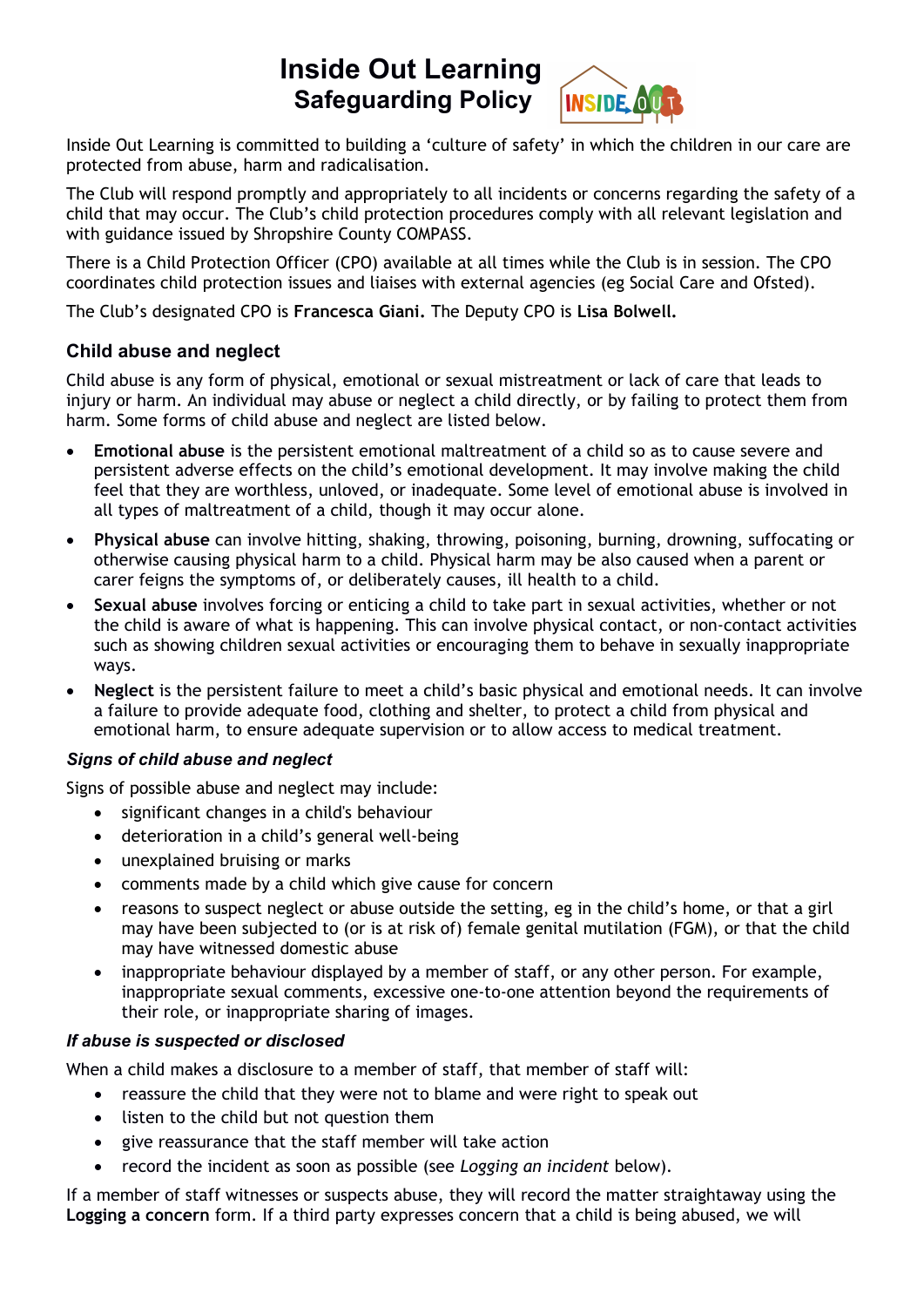encourage them to contact Social Care directly. If they will not do so, we will explain that the Club is obliged to and the incident will be logged accordingly.

### **Peer-on-peer abuse**

Children are vulnerable to abuse by their peers. Peer-on-peer abuse is taken seriously by staff and will be subject to the same child protection procedures as other forms of abuse. Staff are aware of the potential uses of information technology for bullying and abusive behaviour between young people.

Staff will not dismiss abusive behaviour as normal between young people. The presence of one or more of the following in relationships between children should always trigger concern about the possibility of peer-on-peer abuse:

- Sexual activity (in primary school-aged children) of any kind, including sexting
- One of the children is significantly more dominant than the other (eg much older)
- One of the children is significantly more vulnerable than the other (eg in terms of disability, confidence, physical strength)
- There has been some use of threats, bribes or coercion to ensure compliance or secrecy.

#### *If peer-on-peer abuse is suspected or disclosed*

We will follow the same procedures as set out above for responding to child abuse.

## **Extremism and radicalisation**

All childcare settings have a legal duty to protect children from the risk of radicalisation and being drawn into extremism. There are many reasons why a child might be vulnerable to radicalisation, eg:

- feeling alienated or alone
- seeking a sense of identity or individuality
- suffering from mental health issues such as depression
- desire for adventure or wanting to be part of a larger cause
- associating with others who hold extremist beliefs

#### *Signs of radicalisation*

Signs that a child might be at risk of radicalisation include:

- changes in behaviour, for example becoming withdrawn or aggressive
- claiming that terrorist attacks and violence are justified
- viewing violent extremist material online
- possessing or sharing violent extremist material

If a member of staff suspects that a child is at risk of becoming radicalised, they will record any relevant information or observations on a **Logging a concern** form, and refer the matter to the CPO.

## **Logging a concern**

All information about the suspected abuse or disclosure, or concern about radicalisation, will be recorded on the **Logging a concern** form as soon as possible after the event. The record should include:

- date of the disclosure, or the incident, or the observation causing concern
- date and time at which the record was made
- name and date of birth of the child involved
- a factual report of what happened. If recording a disclosure, you must use the child's own words
- name, signature and job title of the person making the record.

The record will be given to the Club's CPO who will decide on the appropriate course of action.

For concerns about **child abuse,** the CPO will contact Social Care. The CPO will follow up all referrals to Social Care in writing within 48 hours. If a member of staff thinks that the incident has not been dealt with properly, they may contact Social Care directly.

For minor concerns regarding **radicalisation,** the CPO will contact the Local Authority Prevent Coordinator. For more serious concerns the CPO will contact the Police on the non-emergency number